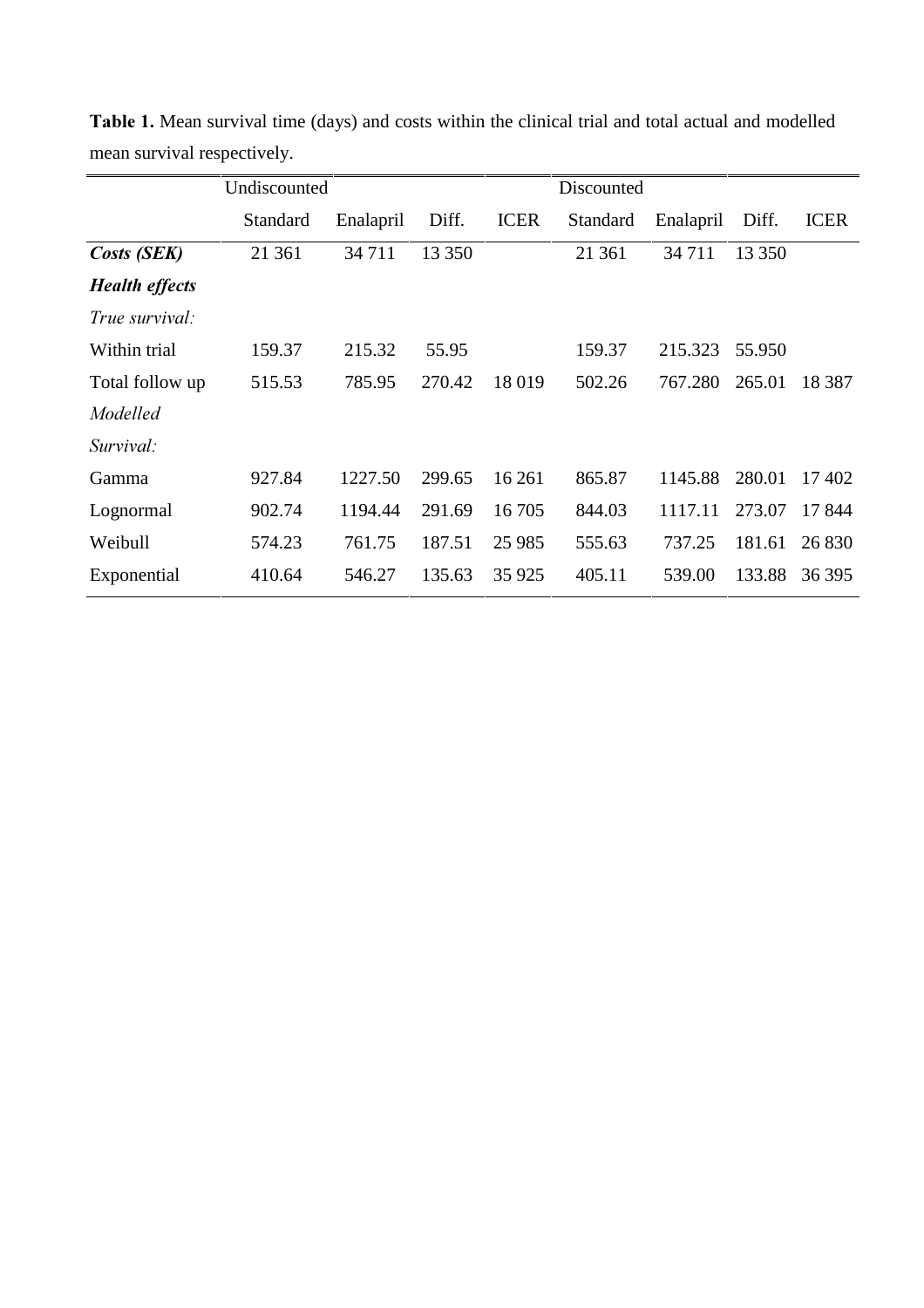|                 | Upper 95%  |               |
|-----------------|------------|---------------|
|                 | confidence | Mean value of |
|                 | limit      | the ICER      |
| True            | 64 881     | 18019         |
|                 |            |               |
|                 | (61413)    |               |
| Modelled (true) | 47 081     | 18019         |
|                 | (47561)    |               |
| Gamma           | 54 555     | 16 26 1       |
|                 | (59 263)   |               |
| Lognormal       | 58 4 61    | 16 705        |
|                 | (60643)    |               |
| Weibull         | 90 720     | 25 985        |
|                 | (87965)    |               |
| Exponential     | 118 284    | 35 9 25       |
|                 | (115 255)  |               |
|                 |            |               |

Table 2. Upper 95% confidence limit for the ICER based on non-parametric bootstraping and the Fieller's method (within parenthesis).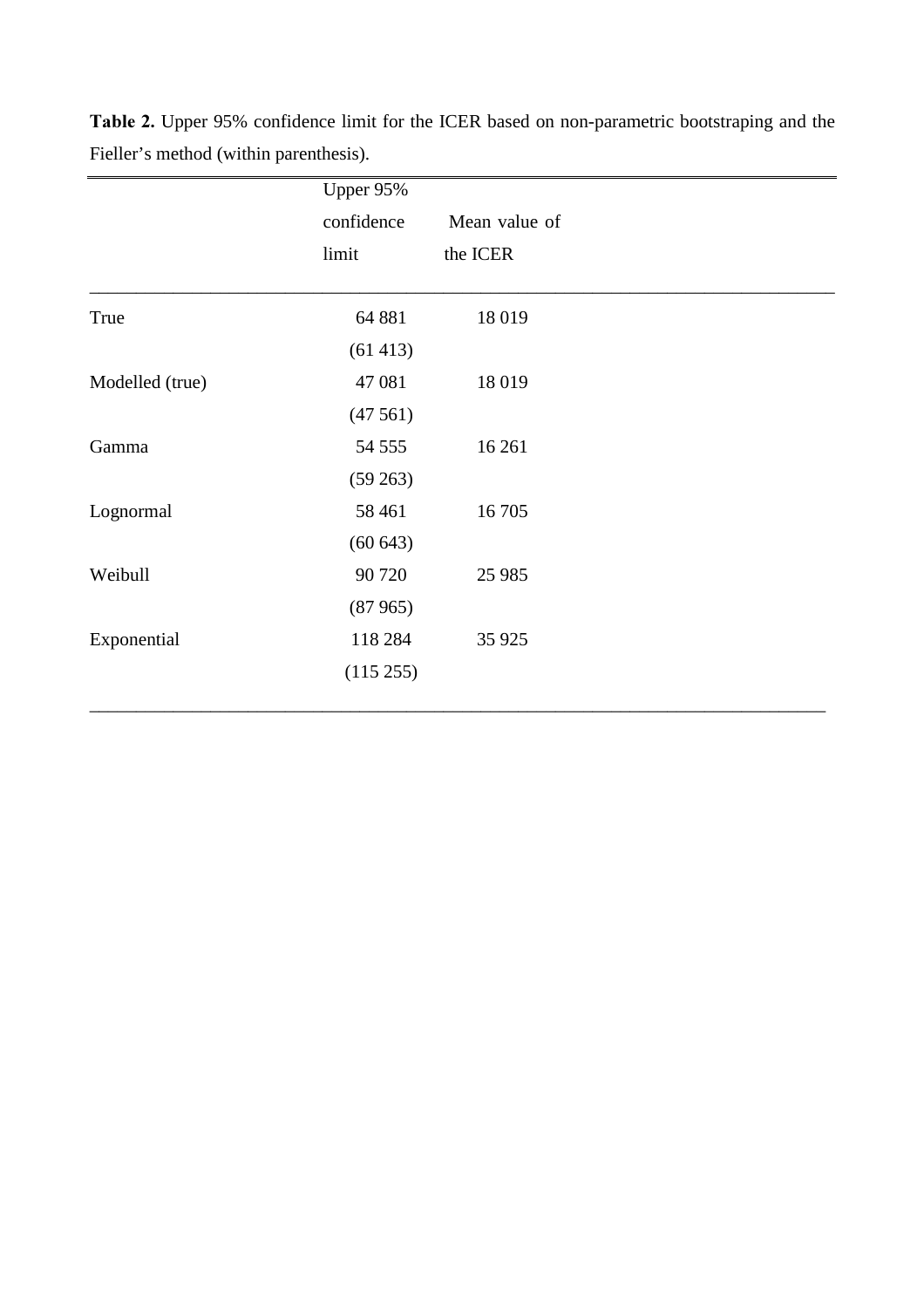

Figure 1a. Actual survival (kaplan meier) compared with modelled survival for the placebo group.

Figure 1b. Actual survival (kaplan meier) compared with modelled survival for the treatment group.